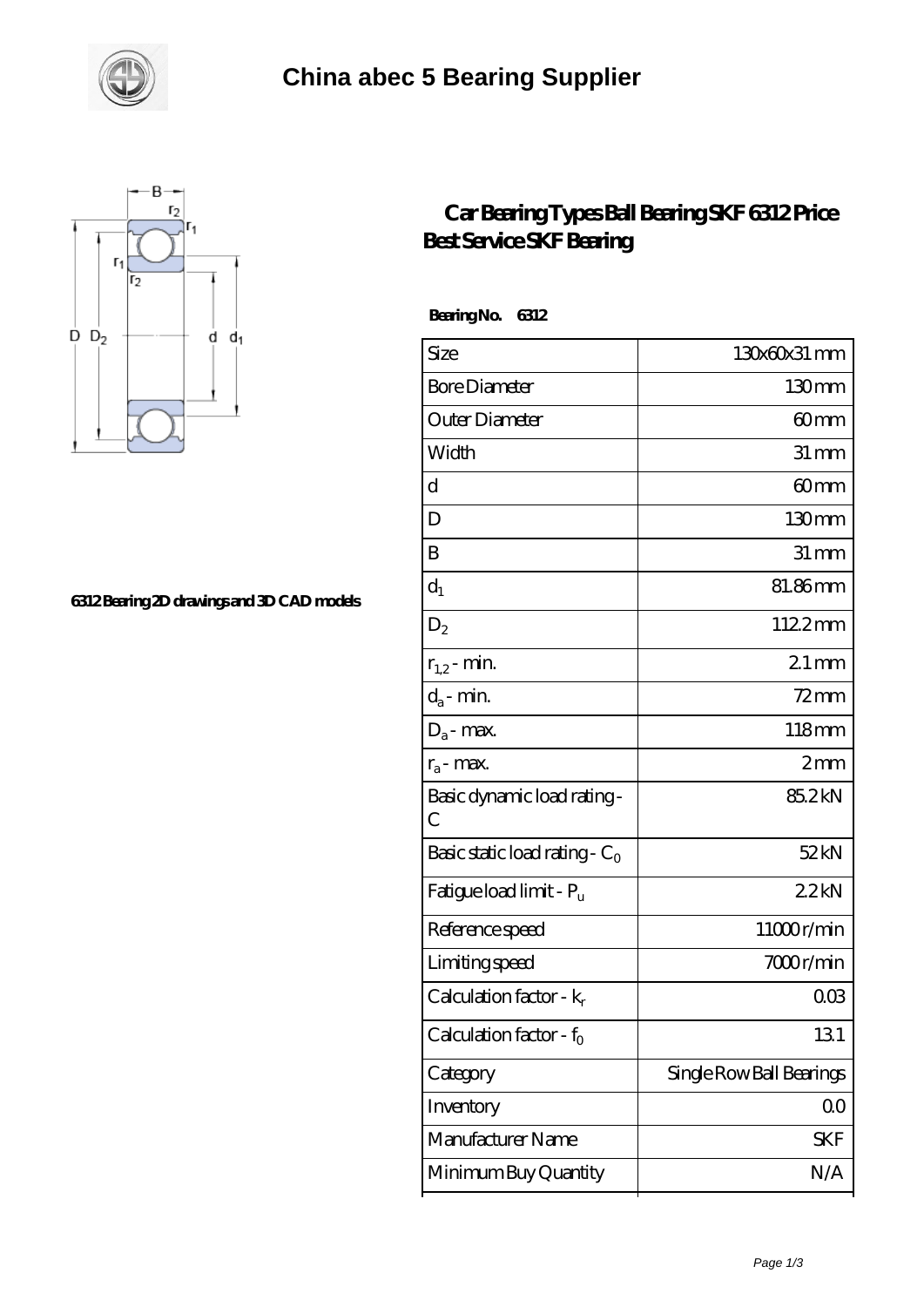

## **[China abec 5 Bearing Supplier](https://m.smokehousewinery.com)**

| Weight /Kilogram                   | 1.72                                                                                                                                                                          |
|------------------------------------|-------------------------------------------------------------------------------------------------------------------------------------------------------------------------------|
| Product Group                      | <b>BOO308</b>                                                                                                                                                                 |
| Enclosure                          | Open                                                                                                                                                                          |
| Precision Class                    | ABEC 1   ISO PO                                                                                                                                                               |
| Maximum Capacity / Filling<br>Slot | No                                                                                                                                                                            |
| Rolling Element                    | <b>Ball Bearing</b>                                                                                                                                                           |
| Snap Ring                          | No                                                                                                                                                                            |
| <b>Internal Special Features</b>   | No                                                                                                                                                                            |
| Cage Material                      | Steel                                                                                                                                                                         |
| <b>Internal Clearance</b>          | CO-Medium                                                                                                                                                                     |
| Inch - Metric                      | Metric                                                                                                                                                                        |
| Long Description                   | 60MM Bore; 130MM<br>Outside Diameter; 31MM<br>Outer Race Diameter;<br>Open; Ball Bearing; ABEC 1<br>ISO PO, No Filling Slot; No<br>Snap Ring, No Internal<br>Special Features |
| Category                           | Single Row Ball Bearing                                                                                                                                                       |
| <b>UNSPSC</b>                      | 31171504                                                                                                                                                                      |
| Harmonized Tariff Code             | 8482105068                                                                                                                                                                    |
| Noun                               | Bearing                                                                                                                                                                       |
| <b>Keyword String</b>              | Ball                                                                                                                                                                          |
| Manufacturer URL                   | http://www.skf.com                                                                                                                                                            |
| Manufacturer Item Number           | 6312                                                                                                                                                                          |
| Weight/LBS                         | 379                                                                                                                                                                           |
| Outside Diameter                   | 5118Inch   130Millimeter                                                                                                                                                      |
| <b>Bore</b>                        | 2362Inch   60Millimeter                                                                                                                                                       |
| Outer Race Width                   | 1.22Inch   31 Millimeter                                                                                                                                                      |
| $d_1$                              | 81.86mm                                                                                                                                                                       |
| $D_2$                              | 1122mm                                                                                                                                                                        |
| $r_{1,2}$ min.                     | $21 \,\mathrm{mm}$                                                                                                                                                            |
| $d_{a}$ min.                       | $72 \text{mm}$                                                                                                                                                                |
|                                    |                                                                                                                                                                               |